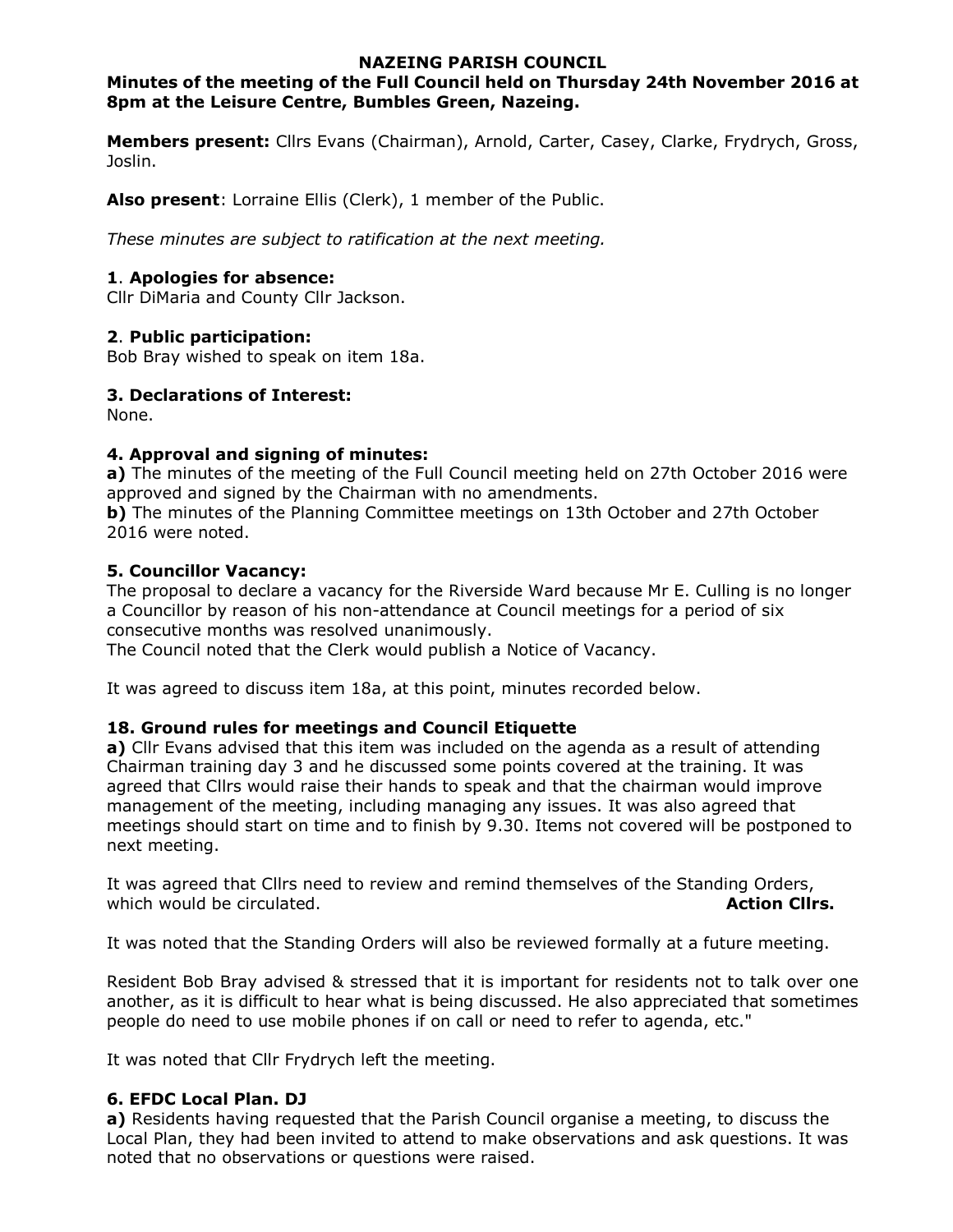Revd. Helen Gheorghiu Gould advised that there will be a stall at St Giles Hall on Saturday 26th Nov 2-4.30pm and Cllr Clarke is hoping to attend.

**b)** The request from District Cllr Knight to have an informal meeting for residents to discuss the Local Plan, with District Cllrs and Parish Cllrs in attendance, was discussed.

It was proposed that the District Cllrs are welcome to organise an informal meeting that they can attend and Parish Cllrs will attend if possible.

#### **7. Revisions to the code of conduct from EFDC Simon Hill**

Details circulated to Cllrs. Recommendations

(i) To consider the changes implemented by the Epping Forest Standards Committee to the Councillors Code of Conduct and

(ii) That the Council adopts the new Code of Conduct Accordingly.

It was agreed that Cllrs need to review the new Code of Conduct, for January's Full Council meeting, along with the original Code of Conduct, which would be circulated. **Action Cllrs.**

#### **8. A&J Street Lighting. LE**

**a)** A&J Street Lighting have completed an initial survey to document lights and possible conversion to LED. Some are in quite a poor condition and the company doesn't want to start doing the annual maintenance survey, of cleaning / replacing lights if the Council wanted to convert to LED.

It was resolved that A&J Street Lighting should proceed with the annual maintenance survey and advise of any lights that need urgent attention. No decision was made regarding conversion to LED.

**b)** It was resolved to replace street lights in the following locations:

i) Betts Lane nr the pond

ii) Elizabeth Close nr junction with Nazeing Road

- iii) Betts Lane nr the Church (refurbished lantern, as cost approx. half)
- iv) 5 Wheelers Close
- v) The Crown Public House (lantern only).

For noting: Street light near Golf Club is Essex Highways responsibility.

# **9. Highway improvement requests.**

Road surface improvement on Meadgate Road, to something more durable and long-lasting for the amount of traffic. Details were circulated to the Cllrs.

It was resolved to support the request for submission to Local Highway Panel.

# **10. Reduction in Bus Services. CE**

There are changes to 392 and 505 services including withdrawal of some services.

Following a discussion, it was agreed that information about passenger usage is needed to be able to assess what services are required. The view is currently that a service is required to get children to & from school, people to & from work and a service, maybe in the middle of day, so other people using the morning service are not "stranded" in Hoddesdon!

It was noted that Wendy Jackson (Passenger Transport Analyst at ECC) is looking to see what is possible, including any funding which may be available. It was noted that funding for ECC subsidised services is very difficult.

It was noted that the Parish Council has no funds to help subside any future service and it would need to be included in next year's precept request.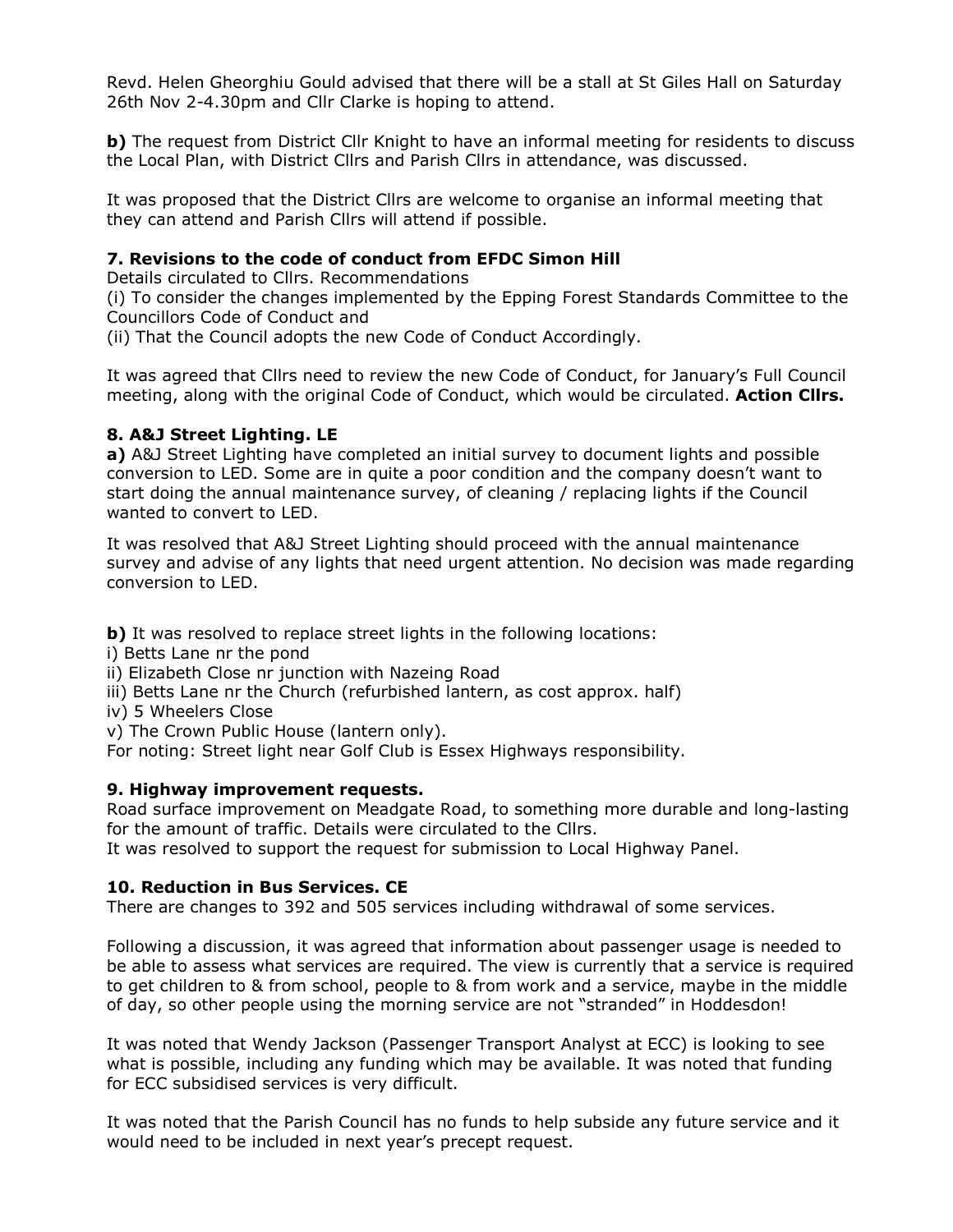It was resolved to arrange a meeting with Wendy Jackson, Cllr Carter will attend and involve Brian Stirling, to representative residents.

# **11. Amenity Matters:**

**a)** Maintenance of the land by Elizabeth Close. Update. **PG/LE**  Work has been completed. This land will be included as part of regular maintenance program for grass cutting and hedge maintenance in the parish.

**b)** Hoe Lane resurfacing. Update. **MF** 

Work all complete and letter sent to District Cllr Bassett and Essex Highways.

**c)** Waltham Abbey dump: certain vehicles are not being allowed to use it. Why has this been done as there will be a risk of increase in fly tipping. **PG**  This change has affected all dumps. It was suggested to apply for a permit to use a Hertfordshire one.

**d)** For noting: Roads at traffic lights being resurfaced overnight 29/30 Nov. St Leonards Road being resurfaced overnight from 29 Nov for 14 nights. Dates advised by ECC but subject to change. Public notice will be displayed on noticeboard/ website.

# **12. Financial Matters:**

**a)** It was agreed to authorise:

i) payments totalling £3,134.97

ii) transfer of £15,000 between bank accounts.

It was noted Cllrs Joslin & Arnold will set up & approve direct credits this month. **Action Cllrs Joslin & Arnold.**

**b)** The Financial summary for November 2016 was approved and signed by the Chairman with no amendments.

# **13. Clerks Report.**

**a)** Report circulated before the meeting. No questions raised.

# **14. Reports from Councillors who have attended other meetings.**

Following Cllr attendance at the recent Area Planning Sub-Committee West, it was asked why there appears to be more plans available at these meetings than is available to the Council using the EFDC website. The Clerk to raise with EFDC.

# **15. Communications:**

Items a) to d) were noted:

**a)** Tesco's Bags of Help scheme: sees the money raised by the 5p bag charge channelled into projects that support community participation in the development and use of open spaces. See www.groundwork.org.uk/tesco for details.

**b)** Request from EFDC (Community Safety) to promote some contact information on Domestic Abuse.

**c)** From EFDC Winter 2016/17 Cycling for Health diary of rides.

**d)** Voluntary Action Epping Forest – Keeping our community warm & well this winter. For consideration:

**e)** Letter from Marie Curie. It was resolved that the Council would not support the Marie Curie Nursing Service in local area with a donation.

**f)** Letter from Essex Air Ambulance. It was resolved that the Council would not give Essex Air Ambulance a grant.

**g)** Play in the Park programme run by EFDC for 2017, cost is £65/session.

It was resolved that the Council would request 2 sessions in the summer and that Cllr Casey would confirm which dates would be required.

**h)** Email from a resident regarding accidents along Crooked Mile. It was resolved that the Clerk will forward onto Essex Highways and ask them to consider the residents request.